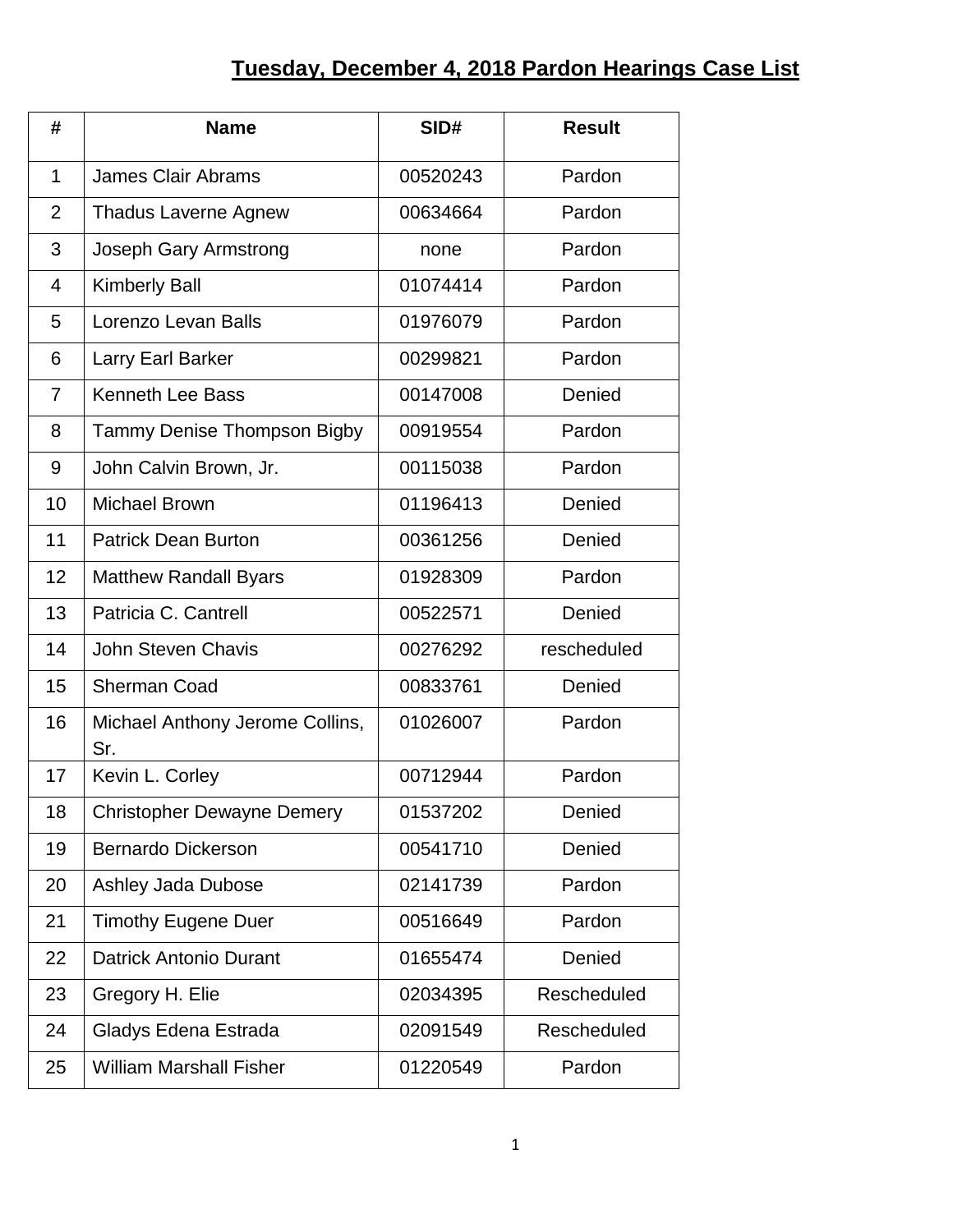| 26 | Casey N. Garrett                | 01933224 | Pardon      |
|----|---------------------------------|----------|-------------|
| 27 | Kelvin Kendly Gerald            | 01249890 | Pardon      |
| 28 | <b>Brian O'Neal Golffin</b>     | 00910651 | Pardon      |
| 29 | <b>Alexander Lamont Goodwin</b> | 01129876 | rescheduled |
| 30 | <b>Robert Alfonso Grissett</b>  | 01989861 | Pardon      |
|    |                                 |          | Pardon      |
| 31 | Octavia Haynes                  | 01523997 |             |
| 32 | Dynesha L. James                | 01830841 | Pardon      |
| 33 | Robert Lee Jennings             | 00967787 | Pardon      |
| 34 | <b>Stacey Denise Kennedy</b>    | 01198528 | Pardon      |
| 35 | <b>Thomas Wesley Kennedy</b>    | 00724695 | Pardon      |
| 36 | William Joseph Knight           | 00085115 | Denied      |
| 37 | Karl Douglas Koerber            | 00647497 | Pardon      |
| 38 | <b>Bradley William Lee</b>      | 01490053 | Pardon      |
| 39 | <b>Misty Dianne Malone</b>      | 02082572 | Pardon      |
| 40 | Korey Adam McAbee               | 01621560 | Pardon      |
| 41 | Raymon H. McLamore              | 01011787 | Pardon      |
| 42 | <b>Versie McMillon</b>          | 02163750 | Denied      |
| 43 | George Edward Moss              | 01675628 | Pardon      |
| 44 | Lisa Ann O'Neal                 | 01019326 | Pardon      |
| 45 | Deborah Lynn Parrish            | 01516520 | Pardon      |
| 46 | Leonard W. Porcoro, Jr.         | 01141947 | Pardon      |
| 47 | <b>Beryl Thomas Powell</b>      | 01299776 | Pardon      |
| 48 | Joseph M. Ramirez               | 00921335 | Denied      |
| 49 | David John Rice                 | 00790247 | Pardon      |
| 50 | Kenneth Allen Roach             | 01000271 | Pardon      |
| 51 | Douglas Gahre Rollinson         | 01917068 | Pardon      |
| 52 | <b>Israel Romero</b>            | 01841269 | Pardon      |